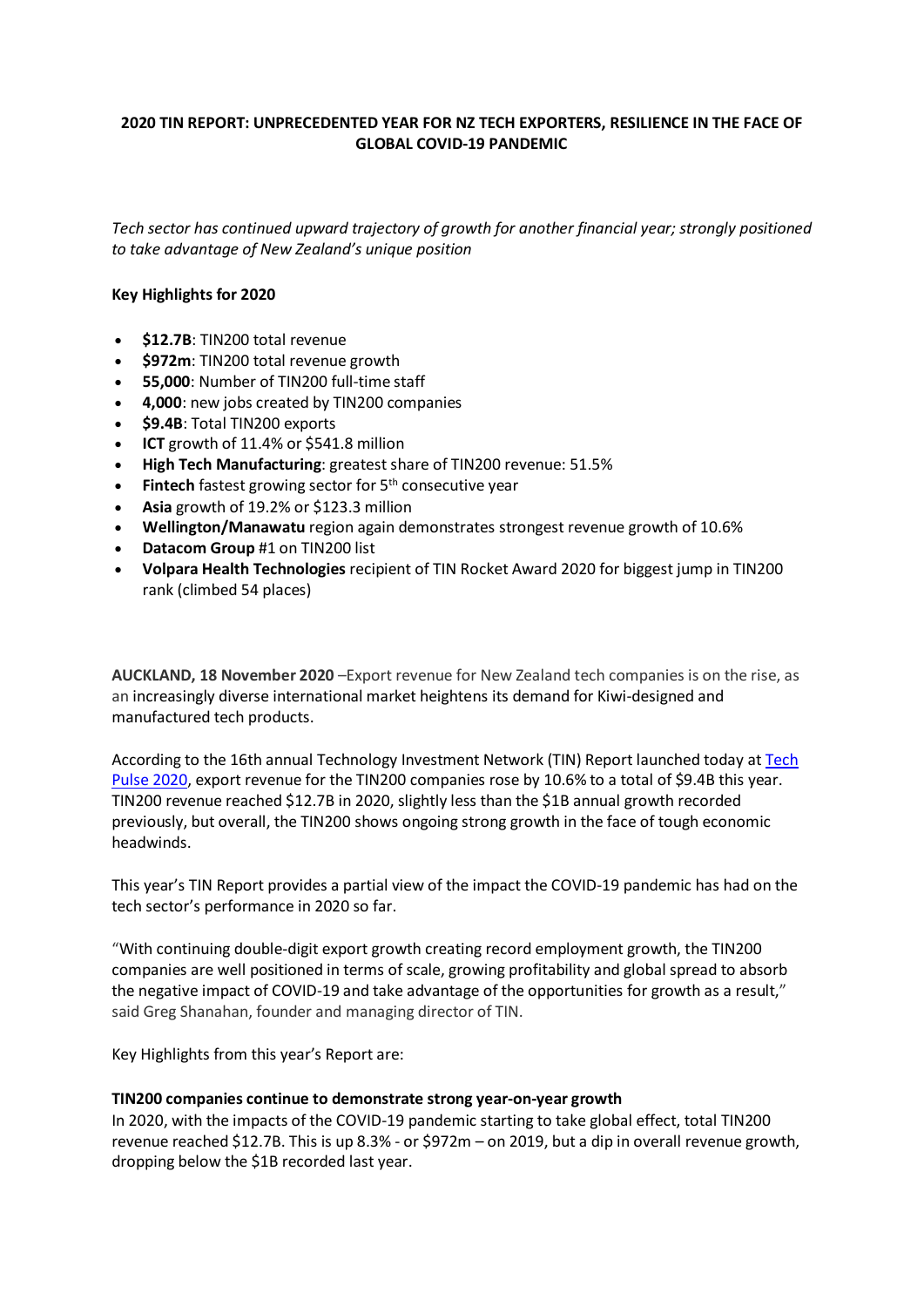## **Over 50,000 staff are now employed globally by the TIN200**

The group now employs nearly 55,000 staff around the world, of which over half are employed in New Zealand. These employees are paid over \$4.5B in wages – another milestone never before reached by the TIN200. The average wage for a TIN200 employee is more than \$82,000.

## **A record number of companies now have revenues of over \$50m**

In 2015, 38 tech companies in New Zealand had revenues over \$50m. Five years later, that has increased to 56, and with it the capacity of these companies to scale even further and explore new market opportunities from a position of strength. Companies with revenue of over \$50m accounted for 70% of growth in the TIN200.

## **ICT firms show strength yet again, lifting both their TIN200 presence and profitability**

With 101 companies now in the TIN200 (up from 94 last year), ICT continues to be the driving force behind the New Zealand tech sector, growing its revenue by 11.4%, comparative to the 8.3% overall growth of the TIN200. The ICT sector's drive for profitability was also rewarded with a 38.7% lift in reported EBITDA.

## **New jobs in the tech sector surge to record levels**

Over 4,000 new jobs were created by the TIN200 companies in 2020 – an 8% lift on 2019 – pushing the total number of NZ tech sector-generated jobs internationally up to a record 55,167. Relative to the increasing number of ICT firms in the TIN200, jobs in that primary sector increased by 3,049, while the number of High-tech Manufacturing rose by 977.

## **Fintech surges again as the fastest-growing secondary sector**

In a socially-distanced world, mobile and digital solutions that enable money to flow through economies without personal contact are increasingly in demand, and the NZ tech sector delivered, with Fintechs registering as the fastest growing sector on the TIN200 for the fifth consecutive year. With a 5-year CAGR of 31% and several new company arrivals on the TIN200 in 2020, close attention will no doubt be focused on the NZ Fintech sector in 2021 and beyond.

## **Public Companies lead the growth of the TIN200**

Revenue growth from Public Companies in 2020 was exceptionally strong, with the 25 listed companies on the TIN200 representing nearly two-thirds (62%) of the total revenue growth – an impressive growth rate of 20% on last year, led by some of the biggest companies on TIN's list.

### **Fewer TIN200 Rising Star companies in 2020 still account for nearly half the growth**

This group of 22 companies from the TIN200 in 2020 that demonstrated sustained high-growth over three years was down a little from 2019's record high of 29 companies, and yet they represent 49.5% of the overall growth in 2020, compared to 46.6% in 2019 group.

## **The Wellington/Manawatu region shows strongest percentage growth, but Auckland still leads on revenue**

With 120 of the TIN200 companies headquartered in Auckland, New Zealand's largest city continues to be the powerhouse of the NZ tech sector. However, the region containing the nation's capital continued to perform well also, with Wellington region companies generating nearly a quarter of the TIN200 revenue (23.5%) and at the fastest growth rate of 10.6%.

"The key phrase that has resonated with me throughout 2020 is that we may not have all the answers, but we do have purpose. In the midst of this difficult year, and certainly for the years ahead, TIN's purpose has never been clearer to me than it is now. We pursue a simple mission: to help facilitate the growth of the technology sector in New Zealand," said Mr Shanahan.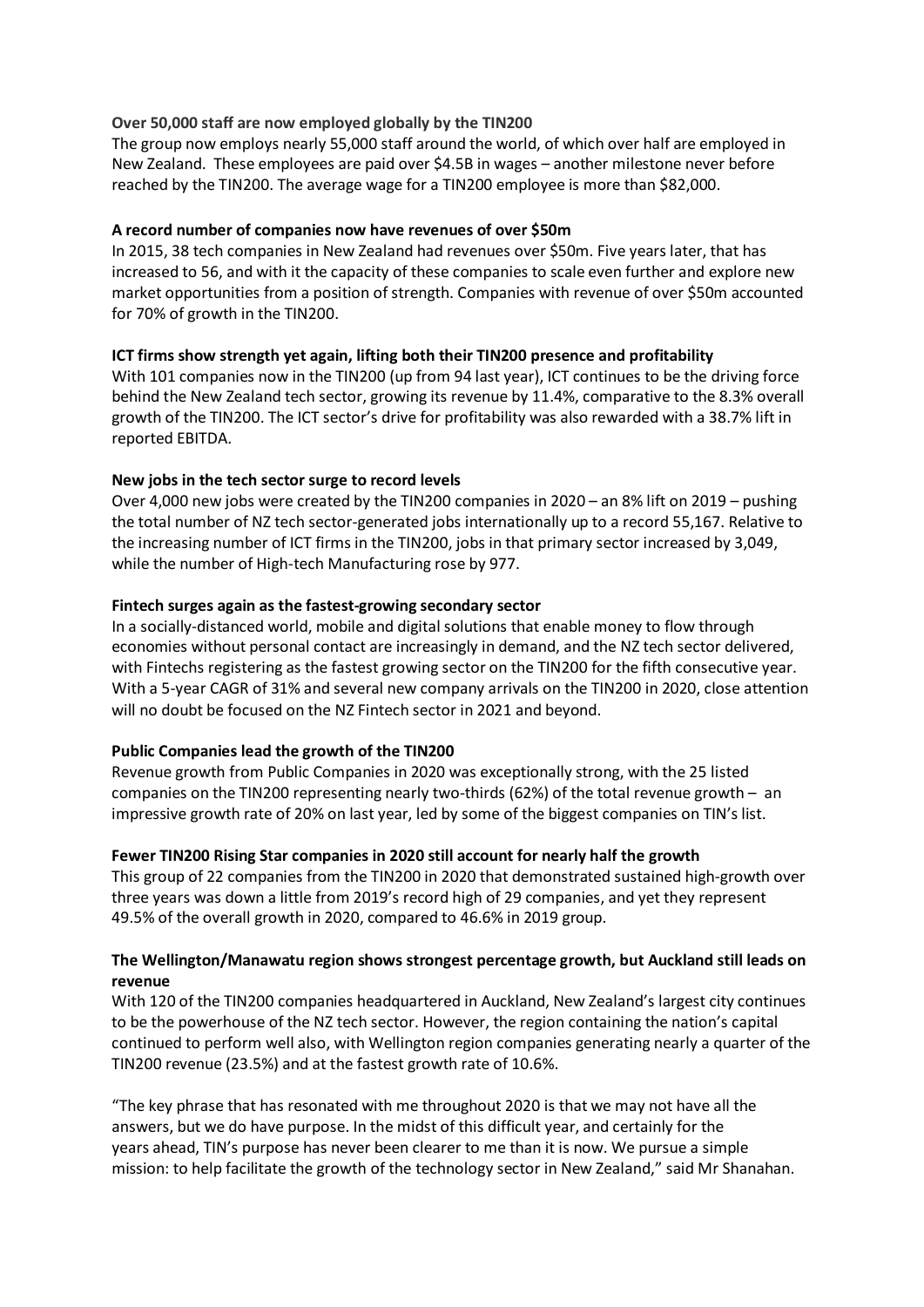Copies of the 2020 TIN Report, which is sponsored by New Zealand Trade and Enterprise (NZTE), Absolute IT, BNZ, EY, James & Wells, and NZX, can be ordered [here.](https://tin100.com/shop/) Lists of the top ten and most promising companies in each category are listed below.

#### **Notes to Editors**

\*TIN Rising Stars: A TIN200 company qualifies as a TIN Rising Star if it has demonstrated sustained high growth over the past three years (Minimum 20%, 3-year CAGR). The Rising Stars come from a diverse range of New Zealand's highest growth secondary sectors

| 2020 Rank | Name                              | 2020 Revenue (\$000) |
|-----------|-----------------------------------|----------------------|
| 1         | Datacom Group                     | \$1,342,000          |
| 2         | Fisher & Paykel Healthcare        | \$1,263,700          |
| 3         | Fisher & Paykel Appliances        | \$1,204,971          |
| 4         | Xero                              | \$718,200            |
| 5         | <b>Gallagher Group</b>            | \$301,000            |
| 6         | Livestock Improvement Corp        | \$253,986            |
| 7         | <b>Scott Technology</b>           | \$225,000            |
| 8         | Douglas Pharmaceuticals           | \$217,200            |
| 9         | Weta Digital                      | \$192,995*           |
| 10        | <b>Transaction Services Group</b> | \$192,000            |
|           |                                   |                      |

**Top Ten Companies by Rank 2020** (measured by revenue)

\*estimated revenue

# **EY Ten Companies to Watch 2020 (the companies with the highest dollar value increase in revenue in the past year)**

| <b>2020 Rank</b> | <b>Name</b>                       | 2020 Growth |           | 2020 Revenue (\$000) |
|------------------|-----------------------------------|-------------|-----------|----------------------|
| 1                | Fisher & Paykel Healthcare        |             | \$193,300 | \$1,263,700          |
| 2                | Xero                              |             | \$165,400 | \$718,200            |
| 3                | Seequent                          |             | \$48,200  | \$106,000            |
| 4                | Pushpay                           |             | \$46,153  | \$190,588            |
| 5                | <b>Scott Technology</b>           |             | \$43,000  | \$225,000            |
| 6                | <b>Transaction Services Group</b> |             | \$37,000  | \$192,000            |
| $\overline{7}$   | <b>Gallagher Group</b>            |             | \$30,000  | \$301,000            |
| 8                | Daifuku Oceania                   |             | \$25,000  | \$156,000            |
| 9                | The Instillery                    |             | \$24,990  | \$43,970             |
| 10               | <b>AFT Pharmaceuticals</b>        |             | \$20,500  | \$105,600            |